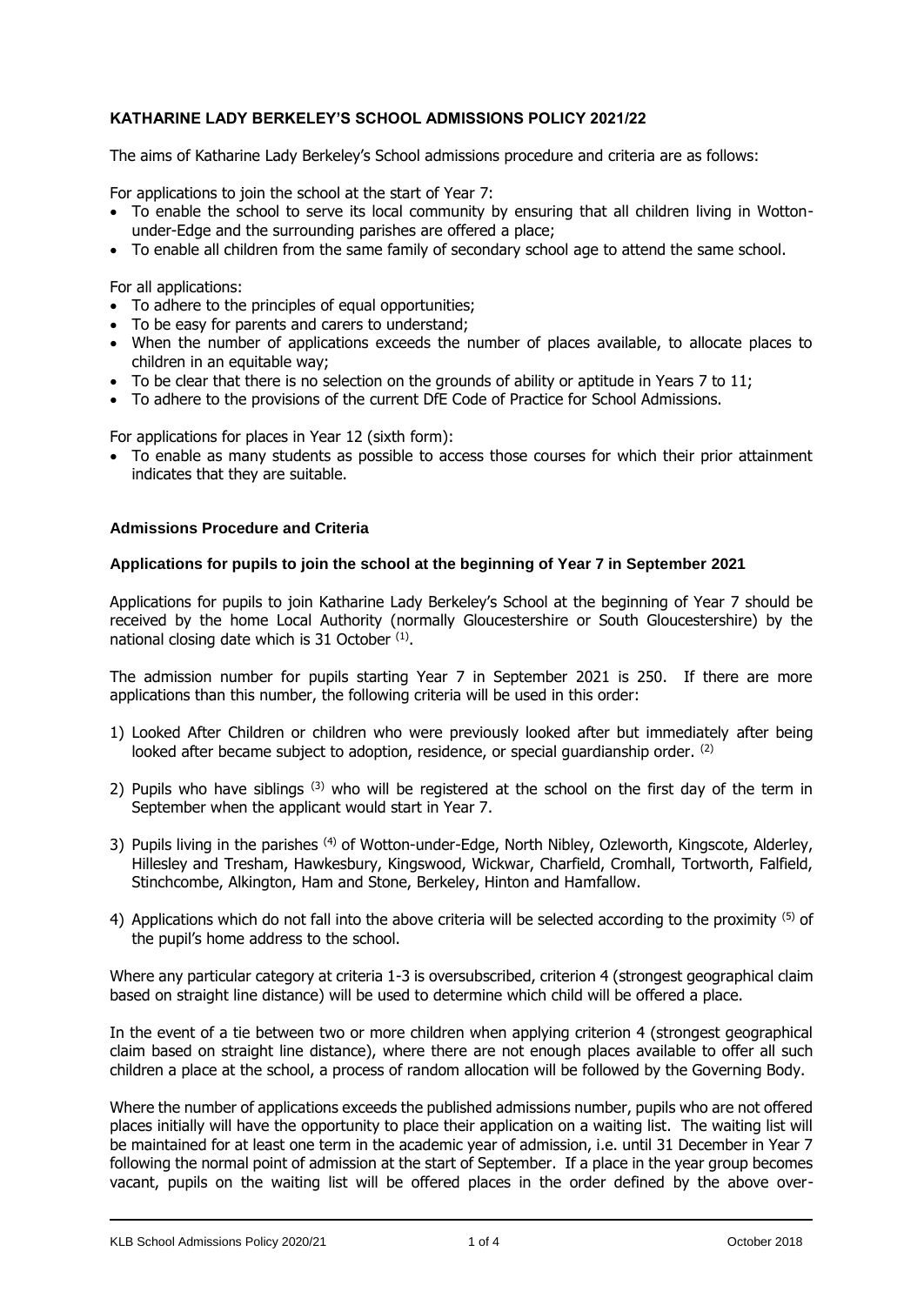subscription criteria. Priority is not given based on the date that the application for admission is received. Therefore, for example, if a child moves to a location near to the school after the normal admissions process has been completed and they have a higher priority based on the above criteria, they will be ranked above those with lower priority already on the list.

If a place is offered to a pupil after the start of Year 7, between 1 September and 31 December, under the provisions of the previous paragraph, a courtesy call will be made to the Headteacher of the school from which the child will be moving to inform them that a place will be offered and to confirm the reasons for this offer being made.

 $<sup>(1)</sup>$  Applications submitted after the closing date should be sent to the relevant local authority.</sup>

(2) Looked After Children/Previously Looked After Definition

A 'looked after child' (a) or a child who was previously looked after but immediately after being looked after became subject to an adoption (b) child arrangements order (residency order) (c) or special guardianship order (d) including those who appear to the admission authority to have been in state care outside of England and ceased to be in state care as a result of being adopted (e)

(a) A 'looked after child' is a child who is in the care of a local authority, or being provided with accommodation by a local authority in the exercise of their social services functions (see the definition in Section 22(1) of the Children Act 1989) at the time of making an application to a school. In Gloucestershire, such children are referred to as Children in Care.

(b) This includes children who were adopted under the Adoption Act 1976 (see Section 12 adoption orders) and children who were adopted under the Adoption and Children's Act 2002 (see section 46 adoption orders).

(c) Under the provisions of Section 12 of the Children and Families Act 2014.

(d) See Section 14A of the Children Act 1989 which defines a 'special guardianship order' as an order appointing one or more individuals to be a child's special guardian (or special guardians).

(e) A child is regarded as having been in state care outside of England if they were in the care of or were accommodated by a public authority, a religious organisation, or any other provider of care whose sole or main purpose is to benefit society.

- (3) For this purpose, sibling refers to brother or sister, half brother or sister, adopted brother or sister, step brother or sister, or the child of the parent/carer's partner as well as children who are brought together as a family by a same sex civil partnership. In every case, the child must be living in the same family unit at the same address, at the time of application.
- $(4)$  The parish boundaries used are those for civil parishes as shown on Ordnance Survey maps.
- $<sup>(5)</sup>$  Proximity to the school will be measured by a straight line from the school to the pupil's home using</sup> the Ordnance Survey Address Point data.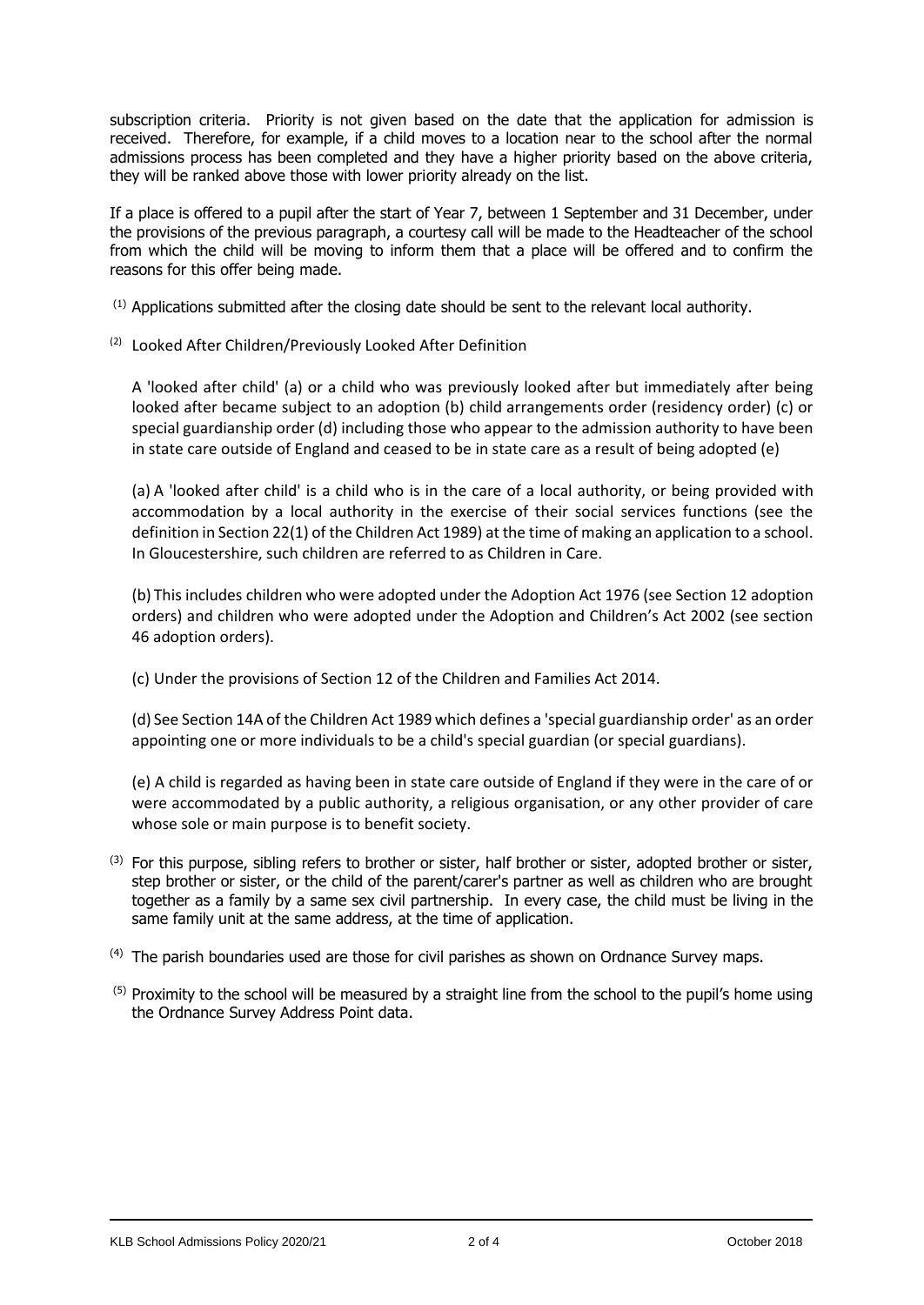## **Applications to join Year 7 after the beginning of the School Year and to join Years 8 to 11**

Any applications made outside the normal year of entry to the school must be made directly to the school using the school's application for admission.

The Governors' policy for admissions other than for the start of the school year in Year 7 is as follows. Where the number of applications exceeds the published admissions number in a year group, a waiting list will be maintained for the duration of the academic year of admission. If a place in the year group becomes vacant, pupils on the waiting list will be offered places in the order defined by the above oversubscription criteria. Priority is not given based on the date that the application for admission is received. Therefore, for example, if a child moves to a location near to the school after the normal admissions process has been completed and they have a higher priority based on the above criteria, they will be ranked above those with lower priority already on the list. **Transport**

Pupils for whom Katharine Lady Berkeley's School is the nearest Secondary School may be entitled to transport assistance, particularly if they live more than three miles from the school or if there is no safe walking route. Please visit the Transport to Schools pages on the website for the local authority where you live to check entitlement:

Gloucestershire: [www.gloucestershire.gov.uk/educationtransport](file:///C:/Users/aharris/Dropbox/Current%20policies/Healthy%20School/www.gloucestershire.gov.uk/educationtransport) South Gloucestershire: [http://www.southglos.gov.uk](http://www.southglos.gov.uk/)

### **Fair Access Protocols**

The school has signed up to the In-Year Fair Access Protocols held by the Local Authority. Should a vulnerable child within these Protocols require a place at the school, they will take precedence over any child on the waiting list.

## **Admission to Year 12**

There is no fixed admission number for Year 12 as it is not a normal point of entry to the school. However, applications from students who wish to join from other schools are welcome and will be judged against the same criteria concerning the suitability for our courses as are applied to students moving from Year 11 at this school.

Application for admission to the school in Year 12 from pupils who have not attended or do not attend this school in Year 11 should be made by completing a school admission form and sixth form application form.

A minimum of 50 places will be offered to external candidates. In the unlikely event that that school receives more applications than can be accommodated in Year 12 from students who meet our criteria concerning suitability for our courses, the following oversubscription criteria will be used:

- 1) Looked After Children or children who were previously looked after but immediately after being looked after became subject to adoption, residence, or special quardianship order.  $(2)$
- 2) Students who have attended this school as Year 11 pupils.
- 3) Pupils who have siblings  $(3)$  who will be registered at the school on the first day of the term in September when the applicant would start in Year 12.
- 4) Pupils living in the parishes <sup>(4)</sup> of Wotton-under-Edge, North Nibley, Ozleworth, Kingscote, Alderley, Hillesley and Tresham, Hawkesbury, Kingswood, Wickwar, Charfield, Cromhall, Tortworth, Falfield, Stinchcombe, Alkington, Ham and Stone, Berkeley, Hinton and Hamfallow.
- 5) Applications which do not fall into the above criteria will be selected according to the proximity (5) of the pupil's home address to the school.